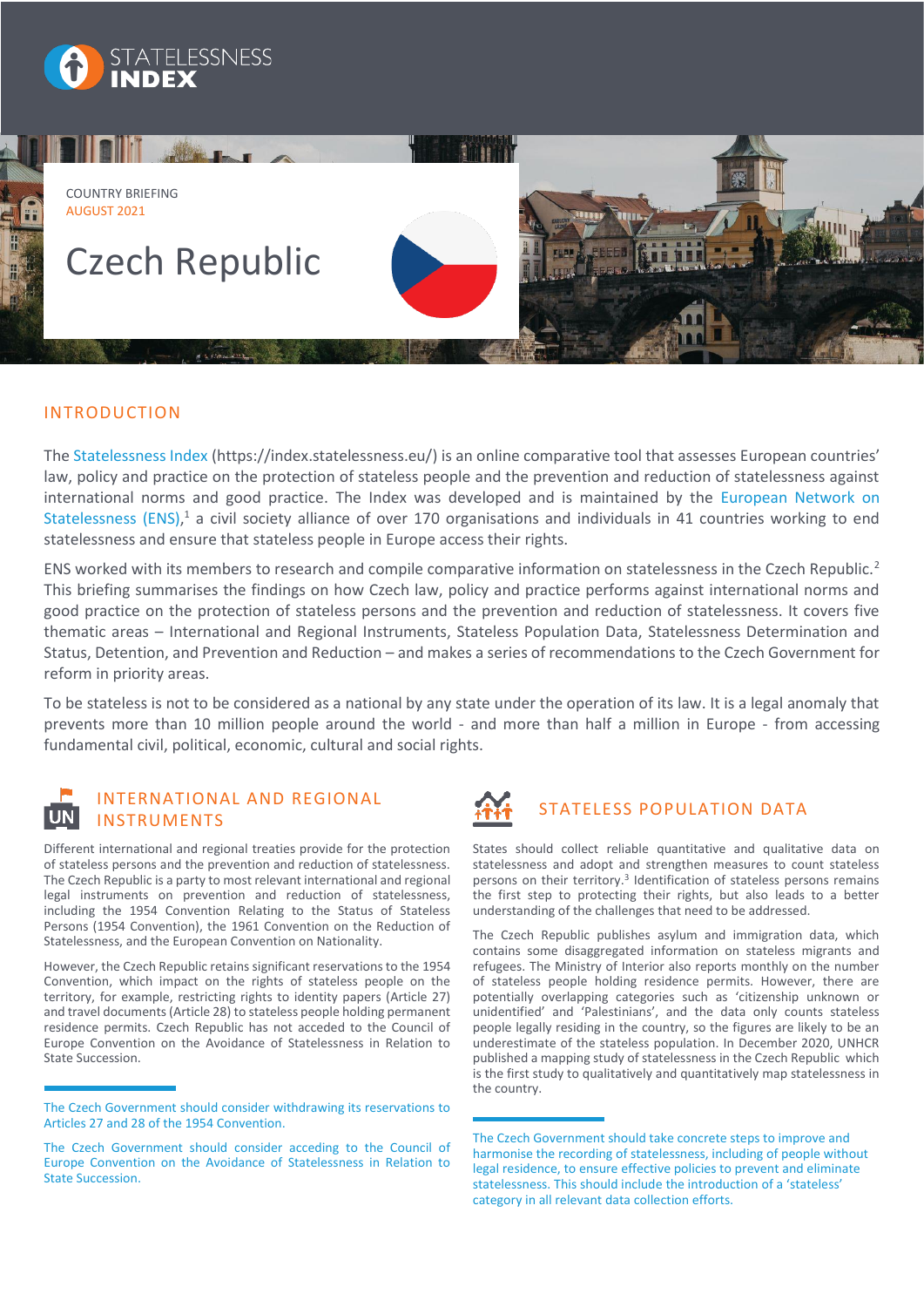

# STATELESSNESS DETERMINATION AND **STATUS**

To be able to provide the protection and rights enshrined in the 1954 Convention, including a residence permit and the right to work, study and facilitated naturalisation, State parties need to be able to identify stateless people on their territory. UNHCR recommends that this is best fulfilled through a dedicated statelessness determination procedure.

The Czech Republic does not have a dedicated statelessness determination procedure, but the Ministry of Interior in 2019 began to determine and issue certificates to confirm statelessness under the 1954 Convention. However, there is no clear procedure set in law, no guidance for decision-makers, and only limited rights are granted as a consequence of statelessness determination. The Supreme Administrative Court decided in March 2019 that the procedure to determine statelessness should be analogous to the refugee determination procedure as enshrined in the "Asylum Act".

In 2020 and 2021, Czech courts continued to issue judgments aligning the status of those seeking recognition of their statelessness with asylum applicants (in particular with respect to protection against detention, and access to accommodation and healthcare).

Legal aid is not guaranteed to stateless people in the Czech Republic, and other procedural safeguards are limited. In order to secure any rights, people recognised as stateless are advised to initiate a removal procedure and seek a tolerated stay permit on the grounds that removal is impossible, which provides a route to residence and some rights at the discretion of the ministry. The Ministry of Interior may facilitate naturalisation for stateless people with permanent residence, but this is discretionary.

A new amendment to the "Act on Stay of Foreigners, in force since August 2021 removes the possibility for statelessness to be recognised under the Asylum Act. The new process is vague and unclear. The amendment does not regulate the status of stateless applicants, nor does it secure procedural rights or the right to remain on the territory. it is likely that the positive case law developed so far will no longer be applied by the Ministry of the Interior.

The Czech Government should provide recognised stateless persons with a right to residence with a route to permanent residence and naturalisation, in line with UNHCR guidance.



The Czech Republic is bound by the EU Returns Directive, which requires particular attention to be paid to the situation of vulnerable persons; and the EU Returns Handbook requires attention to be paid to the specific situation of stateless persons, ensuring that there is a reasonable prospect of removal *prior to detaining* or prolonging a person's detention.

There are gaps in the legal framework to protect stateless people from arbitrary detention in the Czech Republic. A proposed country of removal does not need to be identified prior to detaining someone, statelessness is not assessed during the decision to detain nor considered relevant in vulnerability assessments and, although there is a requirement to consider alternatives to detention, there is no need to exhaust all alternatives prior to detention. There are some procedural safeguards (time limit, written decisions, free legal aid), but there are no automatic periodic reviews of detention, and no identification documents or residence status are issued to people released from detention. Statelessness is considered in most bilateral return or readmission agreements entered into by the Czech Republic, most of which explicitly permit the readmission of stateless people.

Some progress has been made since 2019 when the Ministry of Interior began to issue a certificate to confirm statelessness applications under the 1954 Convention. Since then, repetitive detentions of applicants for stateless status have ceased although one case of a certified stateless applicant has been recorded recently. Moreover, people who have been issued with a certificate still face many barriers to access their rights, as the certificates are not recognised by most public authorities (e.g. post office, employment and housing services) thus preventing applicants from accessing those public services. The recent legal amendment to the Act on Stay of Foreigners does not provide any details regarding the issuing of these certificates.

The Czech Government should take further steps to protect stateless persons from arbitrary detention by ensuring clear referral routes to a procedure to determine statelessness for people in detention.

Czech law should be amended to introduce the obligation to identify a country of removal in the detention decision and to provide access to basic rights for those released from detention, in order to protect against re-detention.

The Czech Government should clearly establish in law that a certificate be issued to applicants for stateless status and ensure that this is recognised by all authorities to ensure access to public services.



Every child's right to a legal identity and nationality is not only essential to the prevention and reduction of statelessness but is a core principle of international law. As State party to the 1961 Convention and the European Convention on Nationality, the Czech Republic has obligations to prevent and reduce statelessness on its territory.

The Czech Republic performs relatively well on the prevention and reduction of statelessness, but there is an important gap for children born stateless in the Czech Republic, as the child's ability to acquire Czech nationality depends on the actions or status of the parents. For a child born on the territory to acquire Czech nationality, at least one of the parents must have held legal residence in the country for at least 90 days at the time of the child's birth.

There is a specific provision to protect the right to a nationality of children born to refugees, foundlings, and to prevent statelessness in the adoption process. The law also provides that all births must be registered within three days and birth certificates issued to all children within 30 days. Documentation requirements may be waived in certain circumstances (for refugees and asylum-seekers) and a solemn declaration provided instead. The child's nationality is not recorded on the birth certificate and a procedure is in place for determining nationality later. There are no legal powers for the authorities to deprive someone of Czech nationality, no provisions for automatic loss, and safeguards are in place to prevent statelessness in cases of voluntary renunciation.

The Czech Government should establish a clear and predictable statelessness determination procedure in law that guarantees basic procedural rights and safeguards during the procedure (such as the right to remain on the territory, identification of applicants, access to healthcare, work permits, the right to an effective remedy) in line with the 1954 Convention.

The Czech Government should amend the law to ensure that all children born on the territory who would otherwise be stateless acquire Czech nationality at birth or as soon as possible after birth, regardless of the residence or documentation status, or actions of their parents.